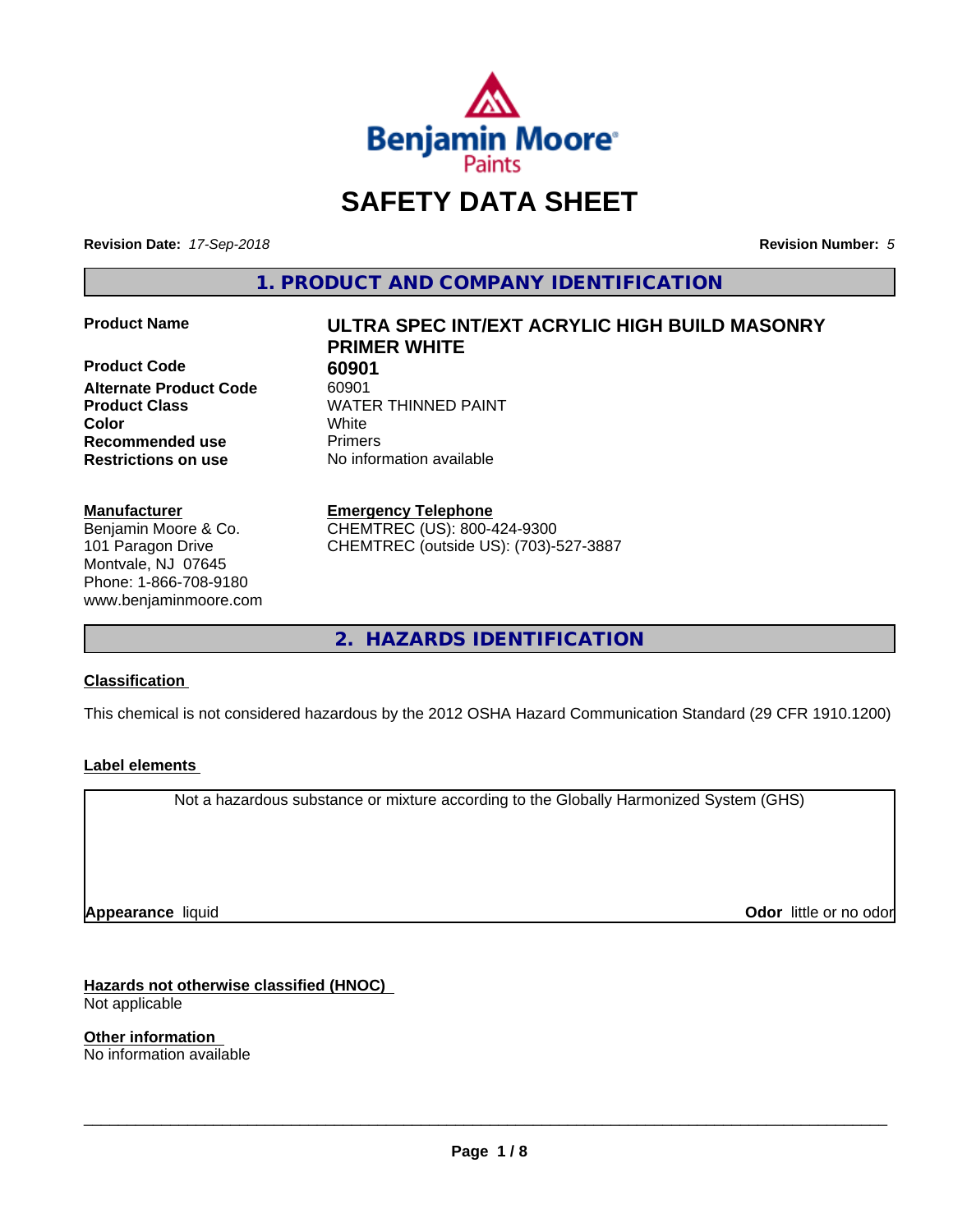# **3. COMPOSITION INFORMATION ON COMPONENTS**

\_\_\_\_\_\_\_\_\_\_\_\_\_\_\_\_\_\_\_\_\_\_\_\_\_\_\_\_\_\_\_\_\_\_\_\_\_\_\_\_\_\_\_\_\_\_\_\_\_\_\_\_\_\_\_\_\_\_\_\_\_\_\_\_\_\_\_\_\_\_\_\_\_\_\_\_\_\_\_\_\_\_\_\_\_\_\_\_\_\_\_\_\_

| Chemical<br>' name             | CAS No.<br>$\neg$ $\wedge$         | ---<br>$\overline{\phantom{a}}$<br>"veight-"<br>-70 |
|--------------------------------|------------------------------------|-----------------------------------------------------|
| <br>÷.<br>l itanium<br>dioxide | --<br>$\sim$<br>13463<br>3-D7-     |                                                     |
| Nepheline svenite              | -96-5<br>$\sim$<br>244.<br>--<br>◡ |                                                     |

|                                                  | 4. FIRST AID MEASURES                                                                                    |
|--------------------------------------------------|----------------------------------------------------------------------------------------------------------|
| <b>General Advice</b>                            | No hazards which require special first aid measures.                                                     |
| <b>Eye Contact</b>                               | Rinse thoroughly with plenty of water for at least 15 minutes and consult a<br>physician.                |
| <b>Skin Contact</b>                              | Wash off immediately with soap and plenty of water while removing all<br>contaminated clothes and shoes. |
| <b>Inhalation</b>                                | Move to fresh air. If symptoms persist, call a physician.                                                |
| Ingestion                                        | Clean mouth with water and afterwards drink plenty of water. Consult a physician<br>if necessary.        |
| <b>Most Important</b><br><b>Symptoms/Effects</b> | None known.                                                                                              |
| <b>Notes To Physician</b>                        | Treat symptomatically.                                                                                   |

**5. FIRE-FIGHTING MEASURES**

| <b>Suitable Extinguishing Media</b>                                              | Use extinguishing measures that are appropriate to local<br>circumstances and the surrounding environment.                                   |
|----------------------------------------------------------------------------------|----------------------------------------------------------------------------------------------------------------------------------------------|
| <b>Protective Equipment And Precautions For</b><br><b>Firefighters</b>           | As in any fire, wear self-contained breathing apparatus<br>pressure-demand, MSHA/NIOSH (approved or equivalent)<br>and full protective gear. |
| <b>Specific Hazards Arising From The Chemical</b>                                | Closed containers may rupture if exposed to fire or<br>extreme heat.                                                                         |
| <b>Sensitivity To Mechanical Impact</b>                                          | No.                                                                                                                                          |
| <b>Sensitivity To Static Discharge</b>                                           | No.                                                                                                                                          |
| <b>Flash Point Data</b><br>Flash Point (°F)<br>Flash Point (°C)<br><b>Method</b> | Not applicable<br>Not applicable<br>Setaflash closed cup                                                                                     |
| <b>Flammability Limits In Air</b>                                                |                                                                                                                                              |
| Lower flammability limit:<br><b>Upper flammability limit:</b>                    | Not applicable<br>Not applicable                                                                                                             |
|                                                                                  |                                                                                                                                              |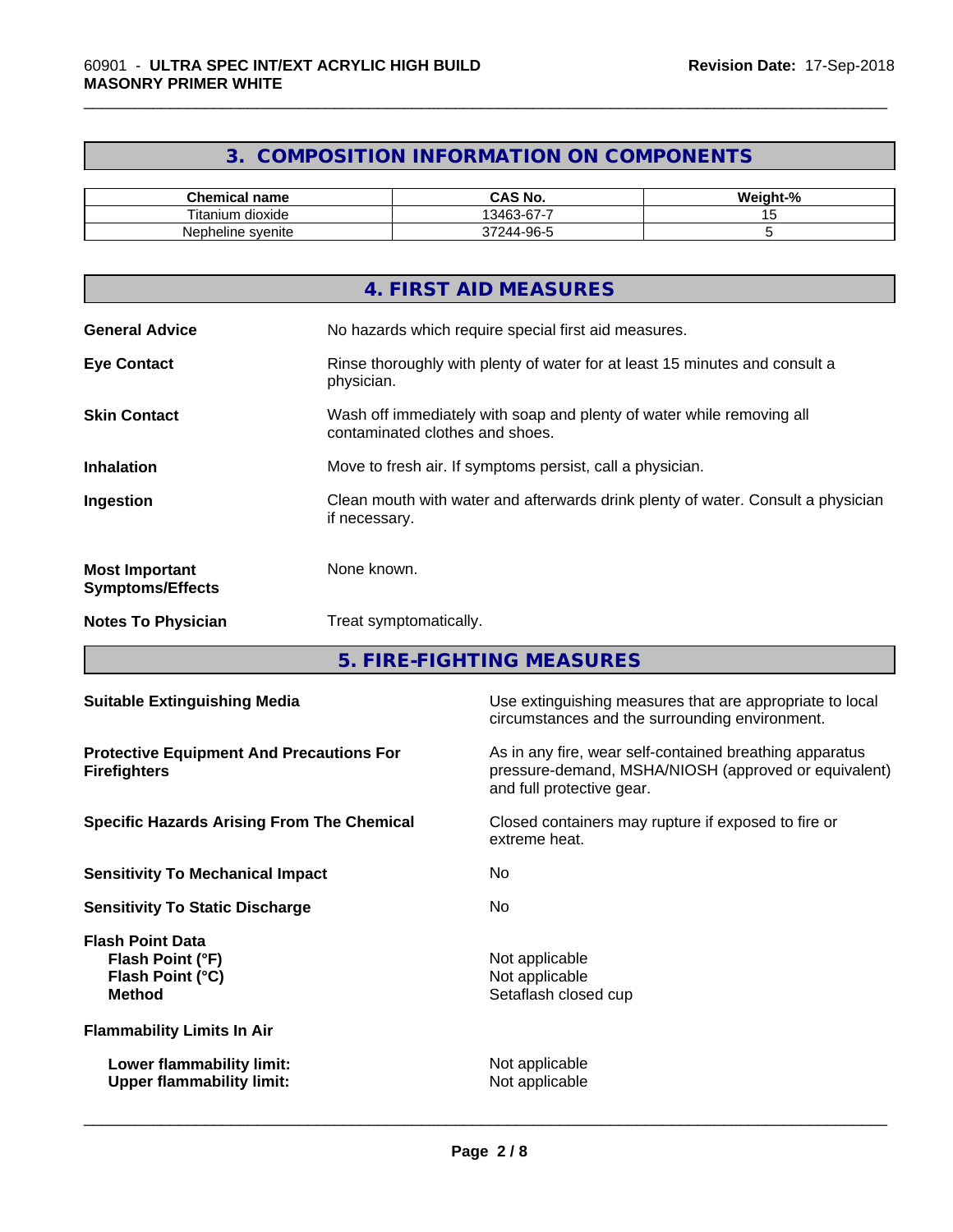| <b>NFPA</b>                           | Health: | <b>Flammability: 0</b> | <b>Instability: 0</b> | <b>Special: Not Applicable</b> |  |
|---------------------------------------|---------|------------------------|-----------------------|--------------------------------|--|
| <b>NFPA Legend</b><br>0 Not Hozardous |         |                        |                       |                                |  |

- 0 Not Hazardous
- 1 Slightly
- 2 Moderate
- 3 High
- 4 Severe

*The ratings assigned are only suggested ratings, the contractor/employer has ultimate responsibilities for NFPA ratings where this system is used.*

*Additional information regarding the NFPA rating system is available from the National Fire Protection Agency (NFPA) at www.nfpa.org.*

|                                  | 6. ACCIDENTAL RELEASE MEASURES                                                                                                                                                   |
|----------------------------------|----------------------------------------------------------------------------------------------------------------------------------------------------------------------------------|
| <b>Personal Precautions</b>      | Avoid contact with skin, eyes and clothing. Ensure adequate ventilation.                                                                                                         |
| <b>Other Information</b>         | Prevent further leakage or spillage if safe to do so.                                                                                                                            |
| <b>Environmental precautions</b> | See Section 12 for additional Ecological Information.                                                                                                                            |
| <b>Methods for Cleaning Up</b>   | Soak up with inert absorbent material. Sweep up and shovel into suitable<br>containers for disposal.                                                                             |
|                                  | 7. HANDLING AND STORAGE                                                                                                                                                          |
| <b>Handling</b>                  | Avoid contact with skin, eyes and clothing. Avoid breathing vapors, spray mists or<br>sanding dust. In case of insufficient ventilation, wear suitable respiratory<br>equipment. |
| <b>Storage</b>                   | Keep container tightly closed. Keep out of the reach of children.                                                                                                                |
| <b>Incompatible Materials</b>    | No information available                                                                                                                                                         |

# **8. EXPOSURE CONTROLS/PERSONAL PROTECTION**

#### **Exposure Limits**

| $\sim$<br>----<br>$  -$<br>…ne<br>1111<br>and in the set | <b>AIL</b><br>мuн.                    | <b>DE</b><br>$\mathbf{r}$<br>-<br>-- |
|----------------------------------------------------------|---------------------------------------|--------------------------------------|
| $- \cdot$ .<br>dioxide<br>l itanium                      | ٦M.<br>.1/r<br>. .<br><b>∪</b><br>. . | max/m<br>17<br>. .<br>. .            |

#### **Legend**

ACGIH - American Conference of Governmental Industrial Hygienists Exposure Limits OSHA - Occupational Safety & Health Administration Exposure Limits N/E - Not Established

| <b>Engineering Measures</b>   | Ensure adequate ventilation, especially in confined areas. |
|-------------------------------|------------------------------------------------------------|
| Personal Protective Equipment |                                                            |
| <b>Eye/Face Protection</b>    | Safety glasses with side-shields.                          |
| <b>Skin Protection</b>        | Protective gloves and impervious clothing.                 |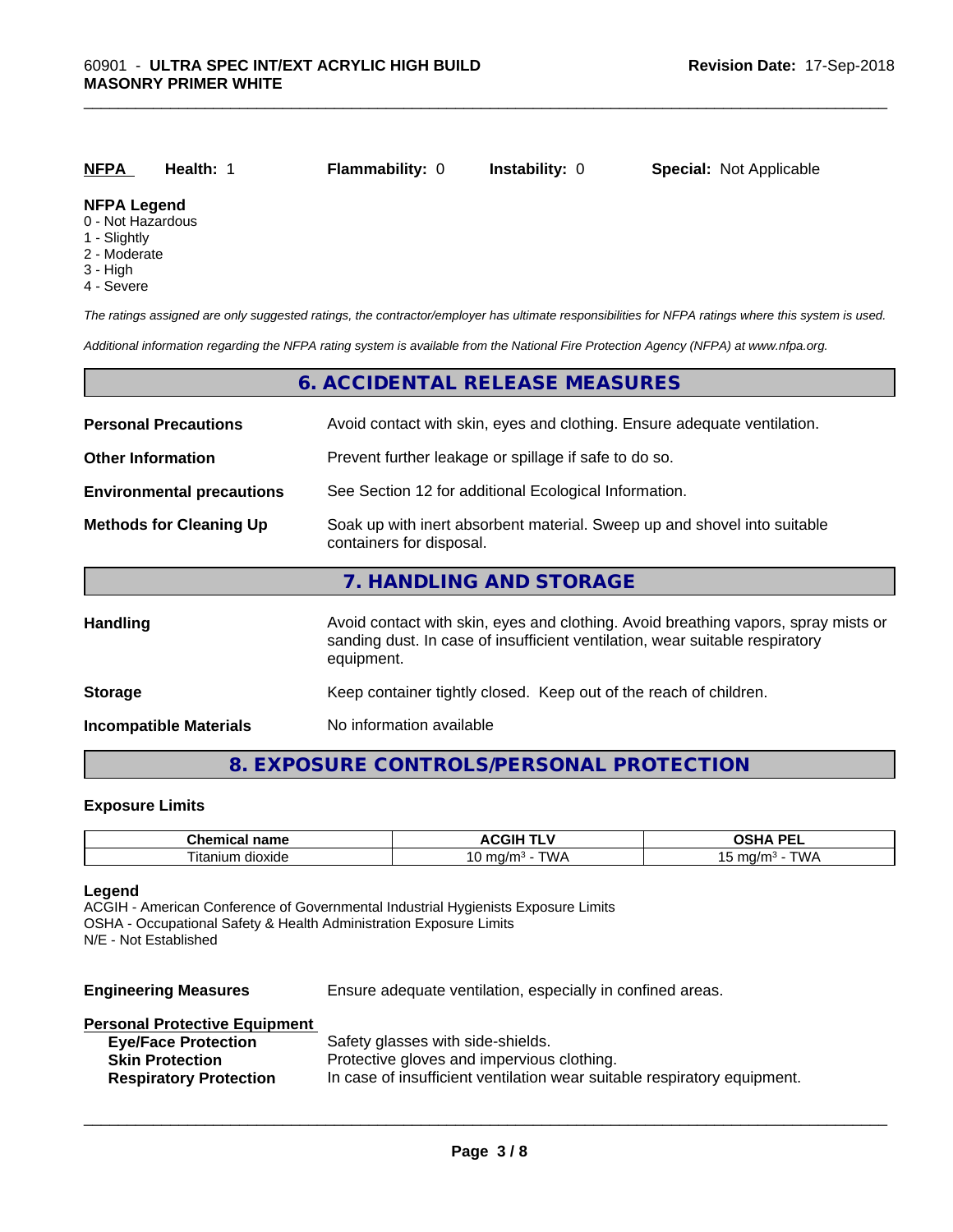**Hygiene Measures** Avoid contact with skin, eyes and clothing. Remove and wash contaminated clothing before re-use. Wash thoroughly after handling.

# **9. PHYSICAL AND CHEMICAL PROPERTIES**

**Appearance** liquid **Odor** little or no odor **Odor Threshold**<br> **Density (Ibs/gal)**<br> **Density (Ibs/gal)**<br>
2.3 - 9.7 **Density (lbs/gal)** 9.3 - 9.7<br> **Specific Gravity** 1.11 - 1.16 **Specific Gravity pH** No information available **Viscosity (cps)** No information available in the Viscosity (cps) **Solubility(ies)** No information available **Water solubility Mater Solubility**<br> **Evaporation Rate** Mate No information available **Vapor pressure @20 °C (kPa)** No information available **Vapor density Vapor density No information available Wt. % Solids** 30 - 40 **Vol. % Solids** 20 - 30 **Wt. % Volatiles Vol. % Volatiles** 70 - 80 **VOC Regulatory Limit (g/L)** < 100 **Boiling Point (°F)** 212 **Boiling Point (°C)** 100 **Freezing Point (°F)** 32 **Freezing Point (°C)** 0 **Flash Point (°F)**<br> **Flash Point (°C)**<br> **Flash Point (°C)**<br> **C Flash Point (°C) Method** Setaflash closed cup **Flammability (solid, gas)** Not applicable<br> **Upper flammability limit:** Not applicable<br>
Not applicable **Upper flammability limit:**<br> **Lower flammability limit:**<br>
Not applicable<br>
Not applicable **Lower flammability limit:**<br> **Autoianition Temperature (°F)**<br>
Mo information available **Autoignition Temperature (°F)**<br> **Autoignition Temperature (°C)**<br> **Autoignition Temperature (°C)**<br>
Mo information available **Autoignition Temperature (°C) Decomposition Temperature (°F)** No information available **Decomposition Temperature (°C)** No information available<br> **Partition coefficient Partition available** 

**Evaporation Rate** No information available **No information available** 

# **10. STABILITY AND REACTIVITY**

| <b>Reactivity</b>                         | Not Applicable                           |
|-------------------------------------------|------------------------------------------|
| <b>Chemical Stability</b>                 | Stable under normal conditions.          |
| <b>Conditions to avoid</b>                | Prevent from freezing.                   |
| <b>Incompatible Materials</b>             | No materials to be especially mentioned. |
| <b>Hazardous Decomposition Products</b>   | None under normal use.                   |
| <b>Possibility of hazardous reactions</b> | None under normal conditions of use.     |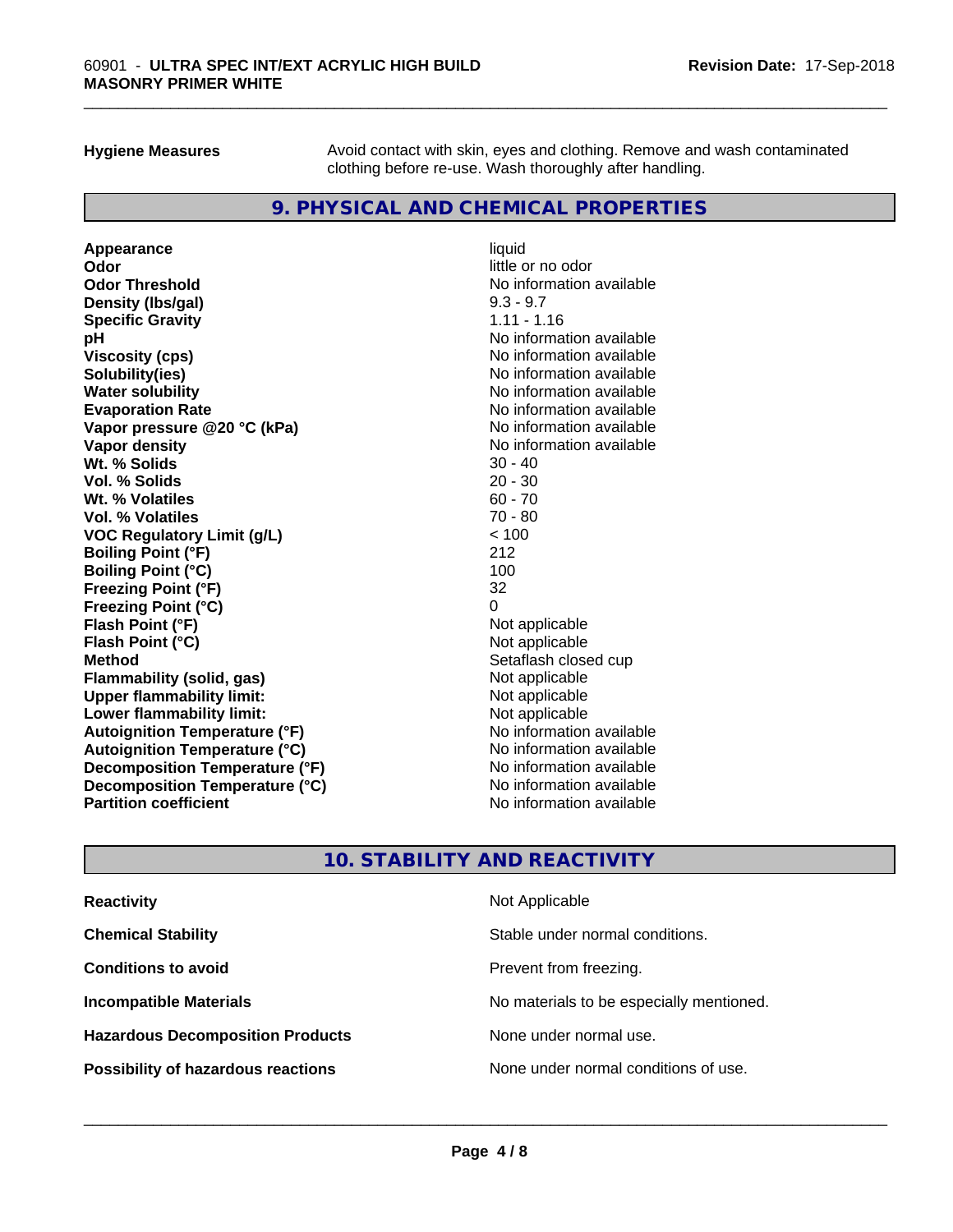# **11. TOXICOLOGICAL INFORMATION**

\_\_\_\_\_\_\_\_\_\_\_\_\_\_\_\_\_\_\_\_\_\_\_\_\_\_\_\_\_\_\_\_\_\_\_\_\_\_\_\_\_\_\_\_\_\_\_\_\_\_\_\_\_\_\_\_\_\_\_\_\_\_\_\_\_\_\_\_\_\_\_\_\_\_\_\_\_\_\_\_\_\_\_\_\_\_\_\_\_\_\_\_\_

| <b>Product Information</b>                                                                                                                                                                                                                                                                                                                                                                                              |             |                                                                                                                                                                                                                                                                                                                                                                                                                                                                                             |            |                                                                                   |  |
|-------------------------------------------------------------------------------------------------------------------------------------------------------------------------------------------------------------------------------------------------------------------------------------------------------------------------------------------------------------------------------------------------------------------------|-------------|---------------------------------------------------------------------------------------------------------------------------------------------------------------------------------------------------------------------------------------------------------------------------------------------------------------------------------------------------------------------------------------------------------------------------------------------------------------------------------------------|------------|-----------------------------------------------------------------------------------|--|
| Information on likely routes of exposure                                                                                                                                                                                                                                                                                                                                                                                |             |                                                                                                                                                                                                                                                                                                                                                                                                                                                                                             |            |                                                                                   |  |
| <b>Principal Routes of Exposure</b>                                                                                                                                                                                                                                                                                                                                                                                     |             | Eye contact, skin contact and inhalation.                                                                                                                                                                                                                                                                                                                                                                                                                                                   |            |                                                                                   |  |
| <b>Acute Toxicity</b>                                                                                                                                                                                                                                                                                                                                                                                                   |             |                                                                                                                                                                                                                                                                                                                                                                                                                                                                                             |            |                                                                                   |  |
| <b>Product Information</b>                                                                                                                                                                                                                                                                                                                                                                                              |             | No information available                                                                                                                                                                                                                                                                                                                                                                                                                                                                    |            |                                                                                   |  |
| Symptoms related to the physical, chemical and toxicological characteristics                                                                                                                                                                                                                                                                                                                                            |             |                                                                                                                                                                                                                                                                                                                                                                                                                                                                                             |            |                                                                                   |  |
| <b>Symptoms</b>                                                                                                                                                                                                                                                                                                                                                                                                         |             | No information available                                                                                                                                                                                                                                                                                                                                                                                                                                                                    |            |                                                                                   |  |
| Delayed and immediate effects as well as chronic effects from short and long-term exposure                                                                                                                                                                                                                                                                                                                              |             |                                                                                                                                                                                                                                                                                                                                                                                                                                                                                             |            |                                                                                   |  |
| Eye contact<br><b>Skin contact</b><br><b>Inhalation</b><br>Ingestion<br><b>Sensitization</b><br><b>Neurological Effects</b><br><b>Mutagenic Effects</b><br><b>Reproductive Effects</b><br><b>Developmental Effects</b><br><b>Target organ effects</b><br><b>STOT - single exposure</b><br><b>STOT - repeated exposure</b><br>Other adverse effects<br><b>Aspiration Hazard</b><br><b>Numerical measures of toxicity</b> |             | May cause slight irritation.<br>skin and cause irritation.<br>May cause irritation of respiratory tract.<br>Ingestion may cause gastrointestinal irritation, nausea, vomiting and diarrhea.<br>No information available<br>No information available.<br>No information available.<br>No information available.<br>No information available.<br>No information available.<br>No information available.<br>No information available.<br>No information available.<br>No information available |            | Substance may cause slight skin irritation. Prolonged or repeated contact may dry |  |
| The following values are calculated based on chapter 3.1 of the GHS document<br><b>ATEmix (oral)</b>                                                                                                                                                                                                                                                                                                                    | 93147 mg/kg |                                                                                                                                                                                                                                                                                                                                                                                                                                                                                             |            |                                                                                   |  |
| <b>ATEmix (dermal)</b>                                                                                                                                                                                                                                                                                                                                                                                                  | 327297      |                                                                                                                                                                                                                                                                                                                                                                                                                                                                                             |            |                                                                                   |  |
| <b>Component Information</b>                                                                                                                                                                                                                                                                                                                                                                                            |             |                                                                                                                                                                                                                                                                                                                                                                                                                                                                                             |            |                                                                                   |  |
| Titanium dioxide<br>LD50 Oral: > 10000 mg/kg (Rat)                                                                                                                                                                                                                                                                                                                                                                      |             |                                                                                                                                                                                                                                                                                                                                                                                                                                                                                             |            |                                                                                   |  |
| Carcinogenicity<br>The information below indicates whether each agency has listed any ingredient as a carcinogen:.                                                                                                                                                                                                                                                                                                      |             |                                                                                                                                                                                                                                                                                                                                                                                                                                                                                             |            |                                                                                   |  |
| Chemical name                                                                                                                                                                                                                                                                                                                                                                                                           |             | <b>IARC</b>                                                                                                                                                                                                                                                                                                                                                                                                                                                                                 | <b>NTP</b> | <b>OSHA</b>                                                                       |  |
| Titanium dioxide                                                                                                                                                                                                                                                                                                                                                                                                        |             | 2B - Possible Human<br>Carcinogen                                                                                                                                                                                                                                                                                                                                                                                                                                                           |            | Listed                                                                            |  |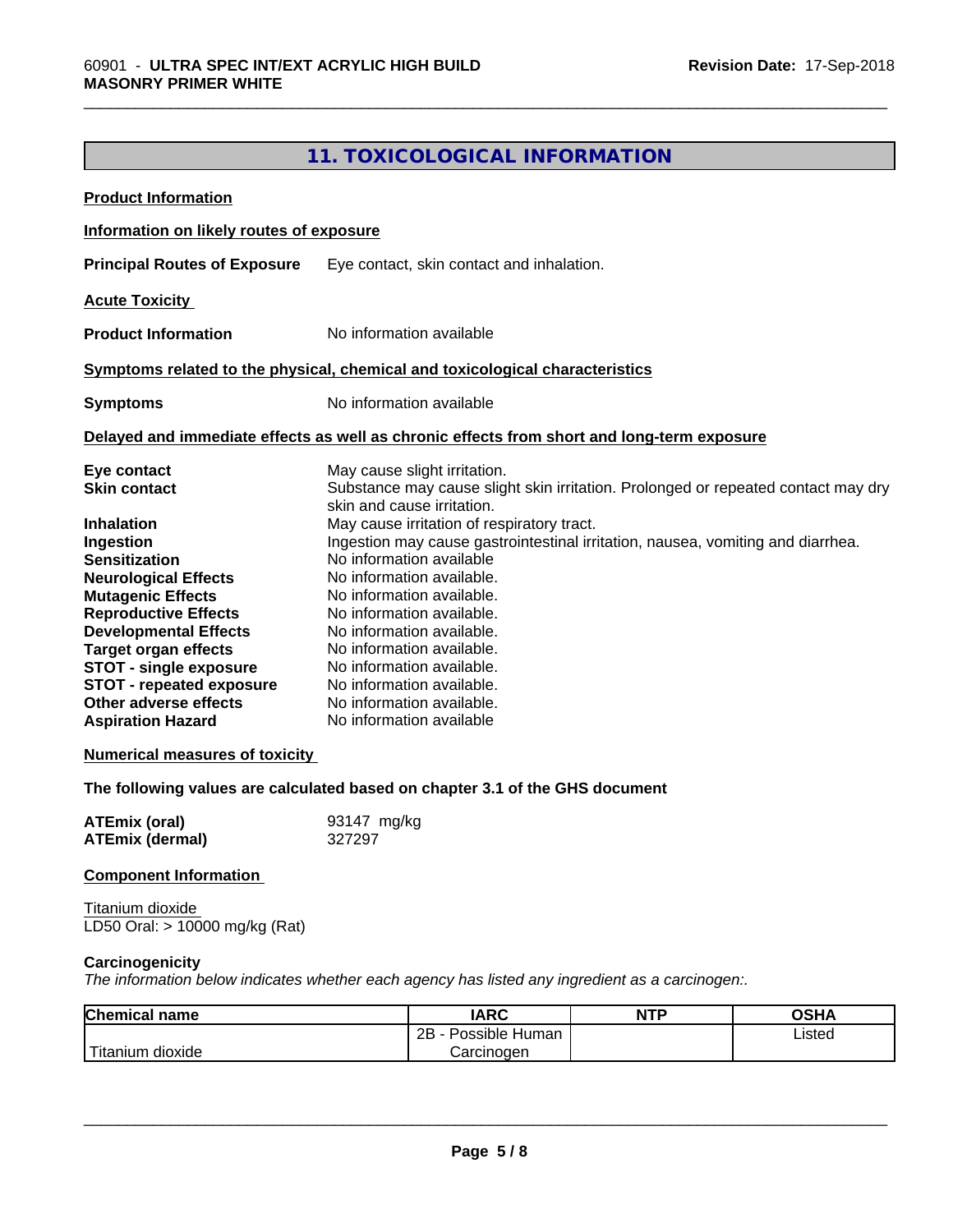• Although IARC has classified titanium dioxide as possibly carcinogenic to humans (2B), their summary concludes: "No significant exposure to titanium dioxide is thought to occur during the use of products in which titanium dioxide is bound to other materials, such as paint."

\_\_\_\_\_\_\_\_\_\_\_\_\_\_\_\_\_\_\_\_\_\_\_\_\_\_\_\_\_\_\_\_\_\_\_\_\_\_\_\_\_\_\_\_\_\_\_\_\_\_\_\_\_\_\_\_\_\_\_\_\_\_\_\_\_\_\_\_\_\_\_\_\_\_\_\_\_\_\_\_\_\_\_\_\_\_\_\_\_\_\_\_\_

#### **Legend**

IARC - International Agency for Research on Cancer NTP - National Toxicity Program OSHA - Occupational Safety & Health Administration

**12. ECOLOGICAL INFORMATION**

#### **Ecotoxicity Effects**

The environmental impact of this product has not been fully investigated.

#### **Product Information**

#### **Acute Toxicity to Fish**

No information available

#### **Acute Toxicity to Aquatic Invertebrates**

No information available

#### **Acute Toxicity to Aquatic Plants**

No information available

#### **Persistence / Degradability**

No information available.

#### **Bioaccumulation**

No information available.

#### **Mobility in Environmental Media**

No information available.

#### **Ozone**

No information available

### **Component Information**

#### **Acute Toxicity to Fish**

Titanium dioxide  $LC50:$  > 1000 mg/L (Fathead Minnow - 96 hr.)

#### **Acute Toxicity to Aquatic Invertebrates**

No information available

#### **Acute Toxicity to Aquatic Plants**

No information available

**13. DISPOSAL CONSIDERATIONS**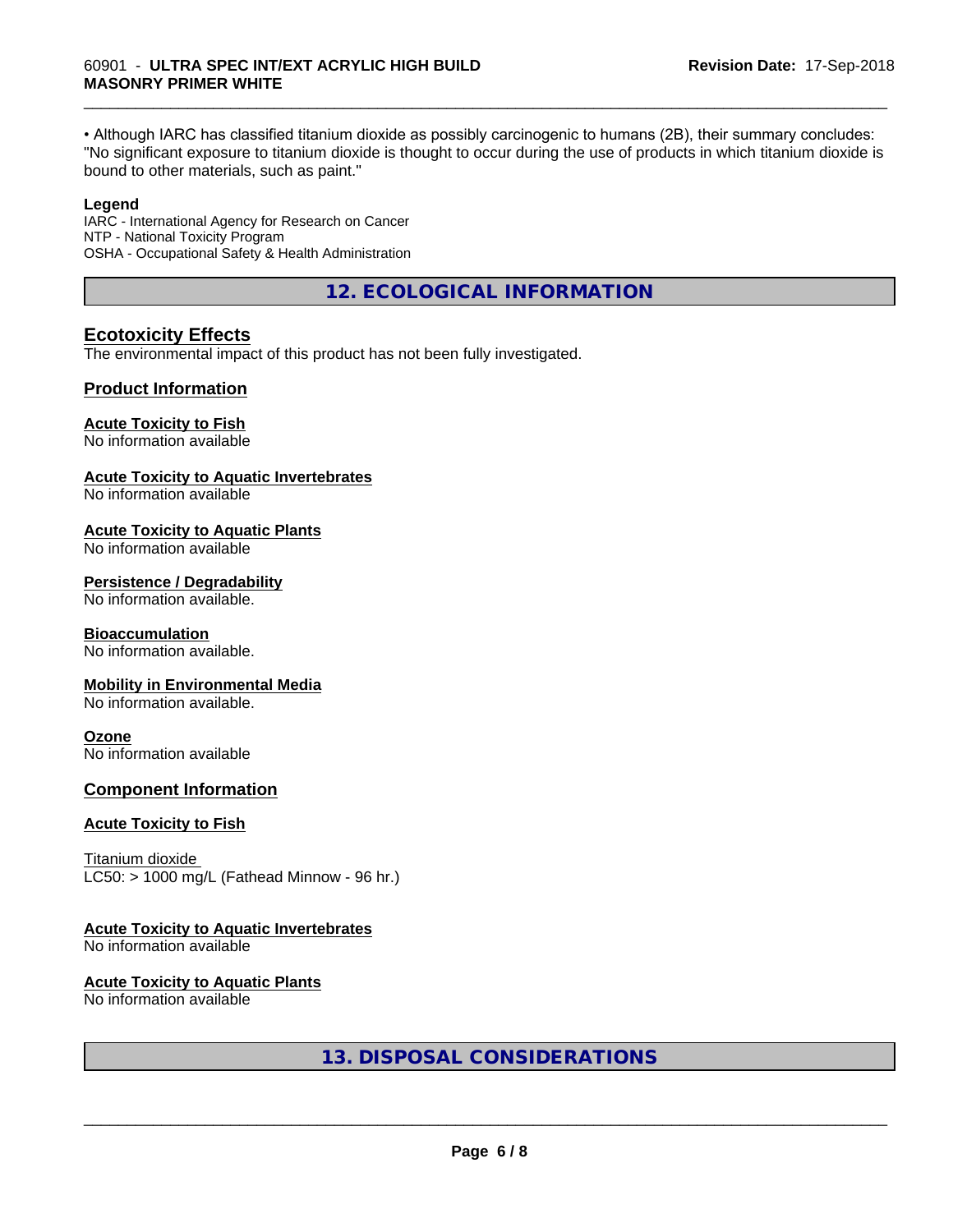| <b>Waste Disposal Method</b> | Dispose of in accordance with federal, state, and local regulations. Local<br>requirements may vary, consult your sanitation department or state-designated<br>environmental protection agency for more disposal options. |
|------------------------------|---------------------------------------------------------------------------------------------------------------------------------------------------------------------------------------------------------------------------|
|                              | <b>14. TRANSPORT INFORMATION</b>                                                                                                                                                                                          |
| <b>DOT</b>                   | Not regulated                                                                                                                                                                                                             |
| <b>ICAO/IATA</b>             | Not regulated                                                                                                                                                                                                             |
| <b>IMDG/IMO</b>              | Not regulated                                                                                                                                                                                                             |
|                              | <b>15. REGULATORY INFORMATION</b>                                                                                                                                                                                         |
|                              |                                                                                                                                                                                                                           |

\_\_\_\_\_\_\_\_\_\_\_\_\_\_\_\_\_\_\_\_\_\_\_\_\_\_\_\_\_\_\_\_\_\_\_\_\_\_\_\_\_\_\_\_\_\_\_\_\_\_\_\_\_\_\_\_\_\_\_\_\_\_\_\_\_\_\_\_\_\_\_\_\_\_\_\_\_\_\_\_\_\_\_\_\_\_\_\_\_\_\_\_\_

# **International Inventories**

| <b>TSCA: United States</b> | Yes - All components are listed or exempt. |
|----------------------------|--------------------------------------------|
| <b>DSL: Canada</b>         | Yes - All components are listed or exempt. |

# **Federal Regulations**

### **SARA 311/312 hazardous categorization**

| Acute health hazard               | No. |
|-----------------------------------|-----|
| Chronic Health Hazard             | Nο  |
| Fire hazard                       | No. |
| Sudden release of pressure hazard | Nο  |
| Reactive Hazard                   | N٥  |

# **SARA 313**

Section 313 of Title III of the Superfund Amendments and Reauthorization Act of 1986 (SARA). This product contains a chemical or chemicals which are subject to the reporting requirements of the Act and Title 40 of the Code of Federal Regulations, Part 372:

*None*

**Clean Air Act,Section 112 Hazardous Air Pollutants (HAPs) (see 40 CFR 61)**

This product contains the following HAPs:

*None*

# **US State Regulations**

**California Proposition 65**

**AVIMARNING:** Cancer and Reproductive Harm– www.P65warnings.ca.gov

#### **State Right-to-Know**